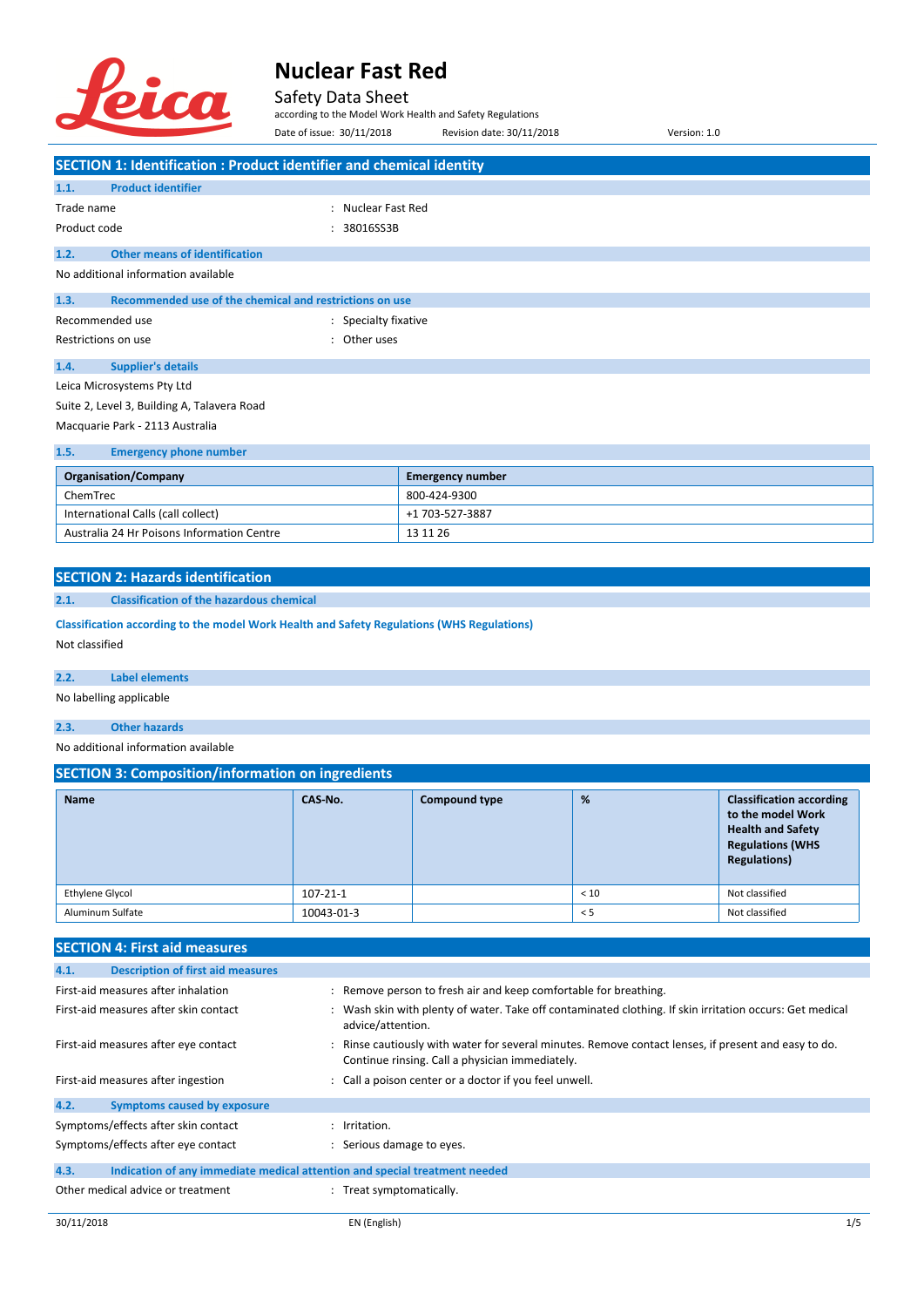## Safety Data Sheet

according to the Model Work Health and Safety Regulations

| ccording to the Model Work Health and Safety Regulations                                                                                                                      |                                                                |                                                                                                                                               |                                                                                                       |  |  |
|-------------------------------------------------------------------------------------------------------------------------------------------------------------------------------|----------------------------------------------------------------|-----------------------------------------------------------------------------------------------------------------------------------------------|-------------------------------------------------------------------------------------------------------|--|--|
| <b>SECTION 5: Firefighting measures</b>                                                                                                                                       |                                                                |                                                                                                                                               |                                                                                                       |  |  |
| 5.1.<br><b>Extinguishing media</b>                                                                                                                                            |                                                                |                                                                                                                                               |                                                                                                       |  |  |
| Suitable extinguishing media                                                                                                                                                  | : Water spray. Dry powder. Foam. Carbon dioxide.               |                                                                                                                                               |                                                                                                       |  |  |
| 5.2.                                                                                                                                                                          | Special hazards arising from the substance or mixture          |                                                                                                                                               |                                                                                                       |  |  |
| No additional information available                                                                                                                                           |                                                                |                                                                                                                                               |                                                                                                       |  |  |
| 5.3.                                                                                                                                                                          | Special protective equipment and precautions for fire-fighters |                                                                                                                                               |                                                                                                       |  |  |
| Protection during firefighting<br>: Do not attempt to take action without suitable protective equipment. Self-contained breathing<br>apparatus. Complete protective clothing. |                                                                |                                                                                                                                               |                                                                                                       |  |  |
| <b>SECTION 6: Accidental release measures</b>                                                                                                                                 |                                                                |                                                                                                                                               |                                                                                                       |  |  |
| 6.1.                                                                                                                                                                          |                                                                | Personal precautions, protective equipment and emergency procedures                                                                           |                                                                                                       |  |  |
| For non-emergency personnel<br>6.1.1.                                                                                                                                         |                                                                |                                                                                                                                               |                                                                                                       |  |  |
| Emergency procedures                                                                                                                                                          |                                                                | : Ventilate spillage area. Avoid contact with skin and eyes.                                                                                  |                                                                                                       |  |  |
| 6.1.2.<br>For emergency responders                                                                                                                                            |                                                                |                                                                                                                                               |                                                                                                       |  |  |
| Protective equipment                                                                                                                                                          |                                                                | section 8: "Exposure controls/personal protection".                                                                                           | Do not attempt to take action without suitable protective equipment. For further information refer to |  |  |
| 6.2.<br><b>Environmental precautions</b>                                                                                                                                      |                                                                |                                                                                                                                               |                                                                                                       |  |  |
| Avoid release to the environment.                                                                                                                                             |                                                                |                                                                                                                                               |                                                                                                       |  |  |
| 6.3.                                                                                                                                                                          | Methods and material for containment and cleaning up           |                                                                                                                                               |                                                                                                       |  |  |
| Methods for cleaning up                                                                                                                                                       |                                                                | : Take up liquid spill into absorbent material.                                                                                               |                                                                                                       |  |  |
|                                                                                                                                                                               |                                                                | SECTION 7: Handling and storage, including how the chemical may be safely used                                                                |                                                                                                       |  |  |
| <b>Precautions for safe handling</b><br>7.1.                                                                                                                                  |                                                                |                                                                                                                                               |                                                                                                       |  |  |
| Precautions for safe handling                                                                                                                                                 |                                                                | : Ensure good ventilation of the work station. Avoid contact with skin and eyes. Wear personal protective<br>equipment.                       |                                                                                                       |  |  |
| Hygiene measures                                                                                                                                                              |                                                                | Wash contaminated clothing before reuse. Do not eat, drink or smoke when using this product. Always<br>wash hands after handling the product. |                                                                                                       |  |  |
| 7.2.                                                                                                                                                                          | Conditions for safe storage, including any incompatibilities   |                                                                                                                                               |                                                                                                       |  |  |
| Storage conditions                                                                                                                                                            | : Store in a well-ventilated place. Keep cool.                 |                                                                                                                                               |                                                                                                       |  |  |
| <b>SECTION 8: Exposure controls/personal protection</b>                                                                                                                       |                                                                |                                                                                                                                               |                                                                                                       |  |  |
| 8.1.                                                                                                                                                                          | <b>Control parameters - exposure standards</b>                 |                                                                                                                                               |                                                                                                       |  |  |
| Ethylene Glycol (107-21-1)                                                                                                                                                    |                                                                |                                                                                                                                               |                                                                                                       |  |  |
| USA - ACGIH                                                                                                                                                                   | ACGIH TWA (ppm)                                                |                                                                                                                                               | 25 ppm                                                                                                |  |  |
| USA - ACGIH                                                                                                                                                                   | ACGIH STEL (mg/m <sup>3</sup> )                                |                                                                                                                                               | 10 mg/m $3$                                                                                           |  |  |
| USA - ACGIH                                                                                                                                                                   | ACGIH STEL (ppm)                                               |                                                                                                                                               | 50 ppm                                                                                                |  |  |
| USA - ACGIH                                                                                                                                                                   | ACGIH Ceiling (mg/m <sup>3</sup> )                             |                                                                                                                                               | 100 mg/m <sup>3</sup> (Ethylene glycol; USA; Momentary value; TLV -<br>Adopted Value)                 |  |  |
| USA - ACGIH                                                                                                                                                                   | Remark (ACGIH)                                                 |                                                                                                                                               | Kidney dam; URT & eye irr                                                                             |  |  |
| <b>Exposure limit values for the other components</b>                                                                                                                         |                                                                |                                                                                                                                               |                                                                                                       |  |  |
| 8.2.<br><b>Monitoring</b>                                                                                                                                                     |                                                                |                                                                                                                                               |                                                                                                       |  |  |
| No additional information available                                                                                                                                           |                                                                |                                                                                                                                               |                                                                                                       |  |  |
| 8.3.<br><b>Appropriate engineering controls</b>                                                                                                                               |                                                                |                                                                                                                                               |                                                                                                       |  |  |
| Appropriate engineering controls                                                                                                                                              |                                                                | : Ensure good ventilation of the work station.                                                                                                |                                                                                                       |  |  |
| 8.4.<br><b>Personal protective equipment</b>                                                                                                                                  |                                                                |                                                                                                                                               |                                                                                                       |  |  |
| Hand protection                                                                                                                                                               |                                                                | Protective gloves                                                                                                                             |                                                                                                       |  |  |

Eye protection **Example 20** and Eye protection **contains the Safety glasses** Skin and body protection **intervalse and the set of the set of the set of the set of the set of the set of the set of the set of the set of the set of the set of the set of the set of the set of the set of the set of the s**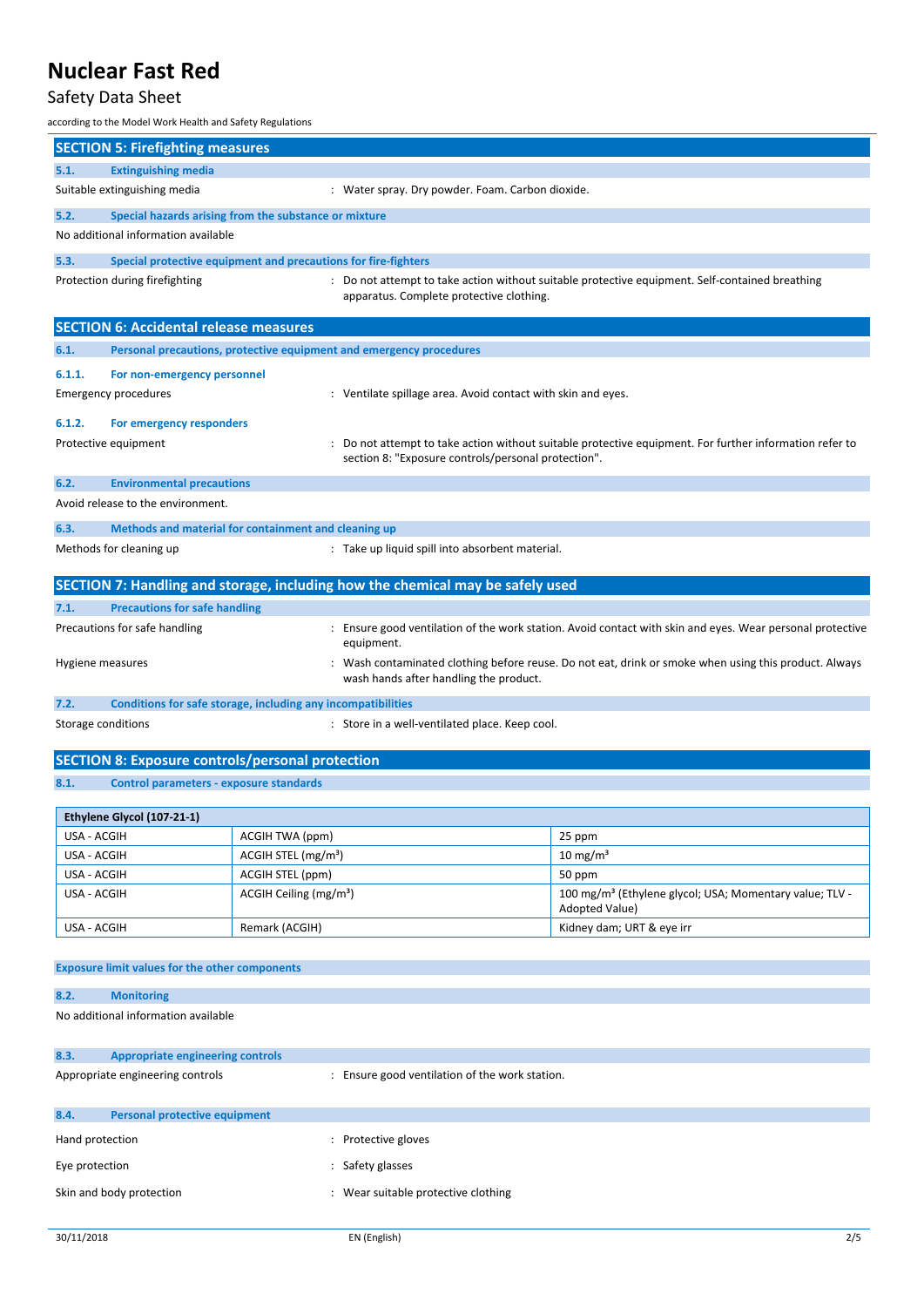## Safety Data Sheet

according to the Model Work Health and Safety Regulations

Respiratory protection **interval in the set of insufficient ventilation**, wear suitable respiratory equipment

Environmental exposure controls  $\cdot$  : Avoid release to the environment.

|  | <b>SECTION 9: Physical and chemical properties</b> |  |
|--|----------------------------------------------------|--|
|  |                                                    |  |

| Physical state                             |                      | Liquid            |
|--------------------------------------------|----------------------|-------------------|
| Colour                                     | $\ddot{\cdot}$       | red               |
| Odour                                      |                      | Vinegar odour     |
| Odour threshold                            |                      | No data available |
| рH                                         | $\ddot{\phantom{a}}$ | $3.2 - 3.4$       |
| Relative evaporation rate (butylacetate=1) |                      | No data available |
| Melting point                              | $\ddot{\cdot}$       | Not applicable    |
| <b>Boiling point</b>                       |                      | No data available |
| Flash point                                | $\ddot{\cdot}$       | 212               |
| Auto-ignition temperature                  |                      | No data available |
| Flammability (solid, gas)                  |                      | No data available |
| Vapour pressure                            |                      | No data available |
| Relative density                           |                      | No data available |
| Density                                    | $\ddot{\phantom{a}}$ | 1.06              |
| Solubility                                 |                      | No data available |
| Log Pow                                    |                      | No data available |
| Viscosity                                  |                      | No data available |
| <b>Explosive properties</b>                |                      | No data available |
| <b>Explosive limits</b>                    |                      | No data available |
| Minimum ignition energy                    |                      | No data available |
| Fat solubility                             |                      | No data available |

| <b>SECTION 10: Stability and reactivity</b> |                                                                                                           |
|---------------------------------------------|-----------------------------------------------------------------------------------------------------------|
| Reactivity                                  | : The product is non-reactive under normal conditions of use, storage and transport.                      |
| Chemical stability                          | : Stable under normal conditions.                                                                         |
| Possibility of hazardous reactions          | : No dangerous reactions known under normal conditions of use.                                            |
| Conditions to avoid                         | : None under recommended storage and handling conditions (see section 7).                                 |
| Hazardous decomposition products            | : Under normal conditions of storage and use, hazardous decomposition products should not be<br>produced. |

| <b>SECTION 11: Toxicological information</b> |                                        |     |
|----------------------------------------------|----------------------------------------|-----|
| Acute toxicity (oral)                        | : Not classified                       |     |
| Acute toxicity (dermal)                      | Not classified<br>$\ddot{\phantom{a}}$ |     |
| Acute toxicity (inhalation)                  | : Not classified                       |     |
| Ethylene Glycol (107-21-1)                   |                                        |     |
| LD50 oral rat                                | > 5000 mg/kg (Rat; Literature study)   |     |
| Skin corrosion/irritation                    | Not classified<br>$\ddot{\phantom{a}}$ |     |
|                                              | pH: 3.2 - 3.4                          |     |
| Serious eye damage/irritation                | : Not classified                       |     |
|                                              | pH: 3.2 - 3.4                          |     |
| Respiratory or skin sensitisation            | Not classified<br>$\ddot{\phantom{a}}$ |     |
| Germ cell mutagenicity                       | Not classified<br>$\ddot{\phantom{a}}$ |     |
| Carcinogenicity                              | : Not classified                       |     |
| Reproductive toxicity                        | Not classified<br>$\ddot{\phantom{a}}$ |     |
| STOT-single exposure                         | Not classified<br>$\ddot{\phantom{a}}$ |     |
| STOT-repeated exposure                       | Not classified<br>÷                    |     |
| 30/11/2018                                   | EN (English)                           | 3/5 |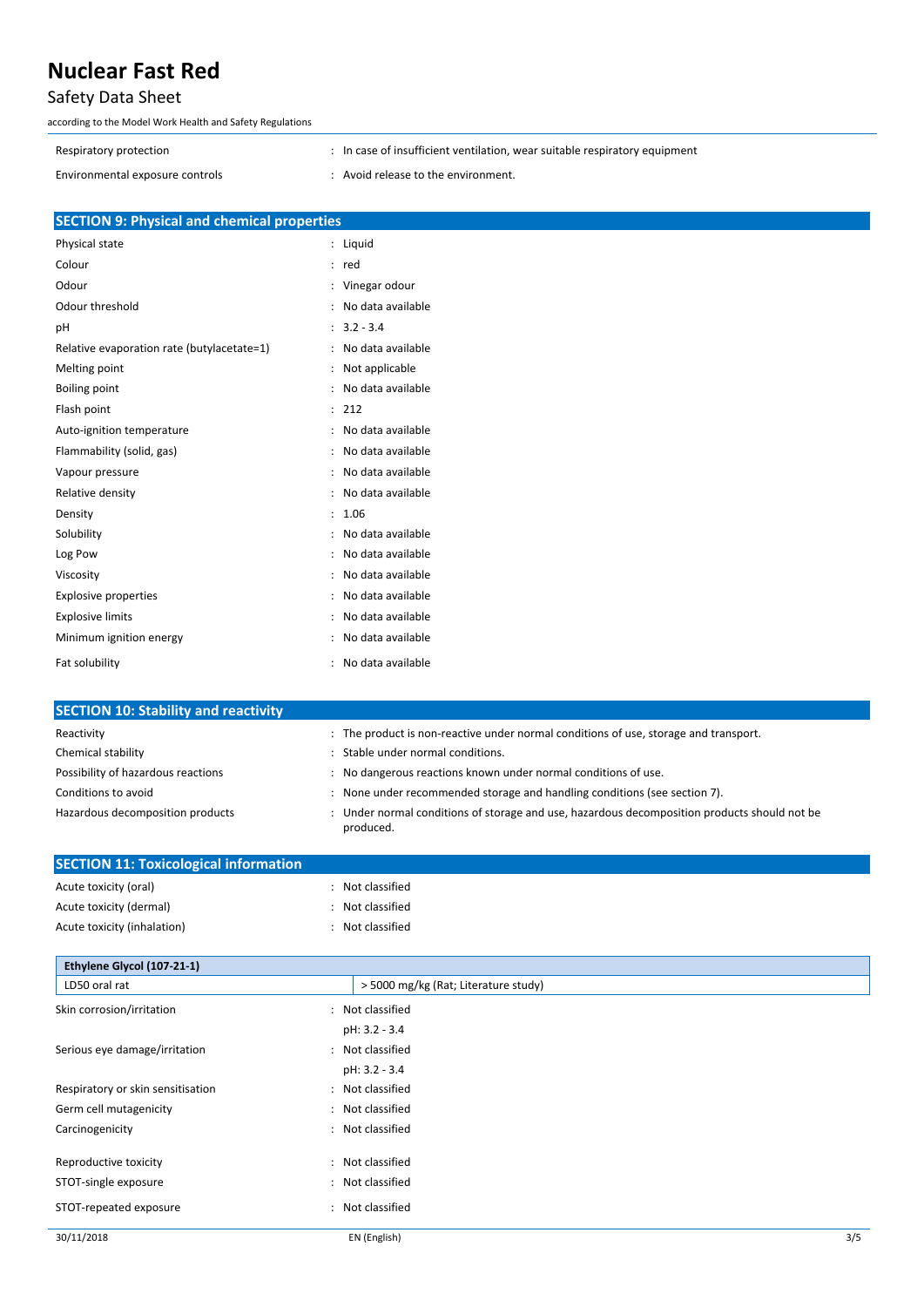### Safety Data Sheet

according to the Model Work Health and Safety Regulations

| Aspiration hazard       | : Not classified |
|-------------------------|------------------|
| <b>Nuclear Fast Red</b> |                  |
| Density                 | 1.06             |
|                         |                  |

### **SECTION 12: Ecological information**

According to the National Code of Practice for the Preparation of Material Safety Data Sheets, Environmental classification information is not mandatory. Information relevant for GHS classification is available on request

| 12.1.             | <b>Ecotoxicity</b>       |                                                                                                                          |
|-------------------|--------------------------|--------------------------------------------------------------------------------------------------------------------------|
| Ecology - general |                          | The product is not considered harmful to aquatic organisms nor to cause long-term adverse effects in<br>the environment. |
|                   | Acute aguatic toxicity   | Not classified                                                                                                           |
|                   | Chronic aquatic toxicity | Not classified                                                                                                           |

#### **12.2. Persistence and degradability**

| Ethylene Glycol (107-21-1)                |                                                            |  |  |  |  |
|-------------------------------------------|------------------------------------------------------------|--|--|--|--|
| Persistence and degradability             | Readily biodegradable in water. Biodegradable in the soil. |  |  |  |  |
| Biochemical oxygen demand (BOD)           | 0.47 g $O_2/g$ substance                                   |  |  |  |  |
| Chemical oxygen demand (COD)              | 1.24 g $O2/g$ substance                                    |  |  |  |  |
| ThOD                                      | 1.29 g $O_2/g$ substance                                   |  |  |  |  |
| BOD (% of ThOD)                           | 0.36                                                       |  |  |  |  |
| Aluminum Sulfate (10043-01-3)             |                                                            |  |  |  |  |
| Persistence and degradability             | Biodegradability: not applicable. Hydrolysis in water.     |  |  |  |  |
| <b>Bioaccumulative potential</b><br>12.3. |                                                            |  |  |  |  |
| Ethylene Glycol (107-21-1)                |                                                            |  |  |  |  |
| BCF fish 1                                | See section 12.1 on ecotoxicology                          |  |  |  |  |
| BCF other aquatic organisms 1             | See section 12.1 on ecotoxicology                          |  |  |  |  |
| BCF other aquatic organisms 2             | See section 12.1 on ecotoxicology                          |  |  |  |  |
| Log Pow                                   | See section 12.1 on ecotoxicology                          |  |  |  |  |
| Bioaccumulative potential                 | Low potential for bioaccumulation (BCF < 500).             |  |  |  |  |
| Aluminum Sulfate (10043-01-3)             |                                                            |  |  |  |  |
| BCF fish 1                                | See section 12.1 on ecotoxicology                          |  |  |  |  |
| Bioaccumulative potential                 | Low potential for bioaccumulation (BCF < 500).             |  |  |  |  |
| <b>Mobility in soil</b><br>12.4.          |                                                            |  |  |  |  |
|                                           |                                                            |  |  |  |  |

| Ethylene Glycol (107-21-1) |                       |                                     |  |  |
|----------------------------|-----------------------|-------------------------------------|--|--|
| Surface tension            |                       | $0.048$ N/m (20 °C)                 |  |  |
| Log Pow                    |                       | See section 12.1 on ecotoxicology   |  |  |
| 12.5.                      | Other adverse effects |                                     |  |  |
| Ozone                      |                       | Not classified                      |  |  |
| Other adverse effects      |                       | No additional information available |  |  |

# **SECTION 13: Disposal considerations**

Waste treatment methods **in the state of contents/container in accordance with licensed collector's sorting instructions.** 

| <b>SECTION 14: Transport information</b> |                                        |                |  |  |
|------------------------------------------|----------------------------------------|----------------|--|--|
| 14.1.                                    | <b>UN</b> number                       |                |  |  |
| Not regulated for transport              |                                        |                |  |  |
| 14.2.                                    | <b>Proper Shipping Name - Addition</b> |                |  |  |
| Not applicable                           |                                        |                |  |  |
| 14.3.                                    | <b>Transport hazard class(es)</b>      |                |  |  |
| <b>IMDG</b>                              |                                        |                |  |  |
| Transport hazard class(es) (IMDG)        |                                        | Not applicable |  |  |